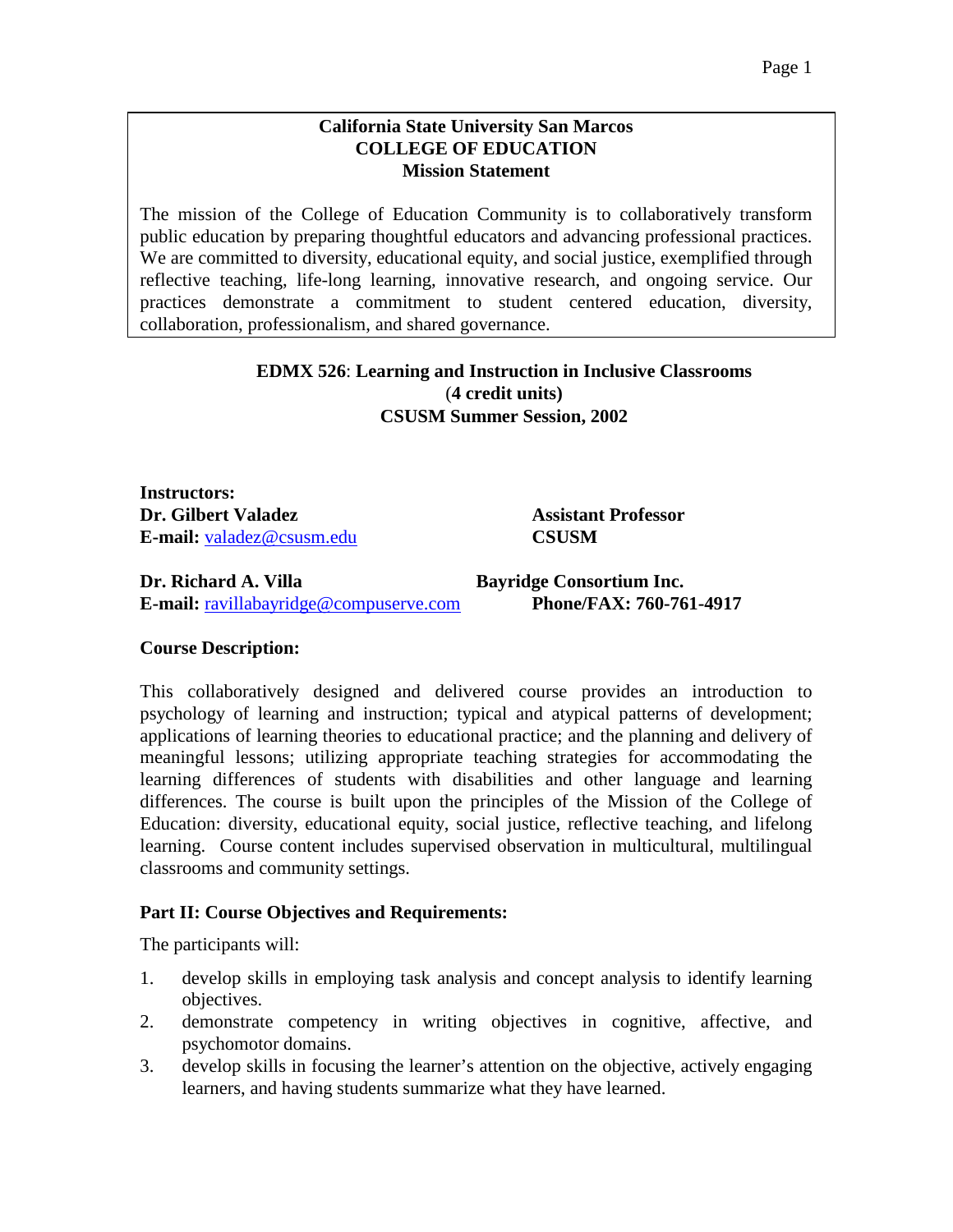- 4. develop skills in monitoring and adjusting instruction.
- 5. explore retention theory, reinforcement theory, motivation theories, and transfer theory.
- 6. design a lesson plan that addresses individual learning needs of students with disabilities and students who are English language learners.
- 7. deliver and evaluate a direct instruction mini-lesson.
- 8. develop an initial philosophical stance regarding the education of children with and without disabilities.
- 9. actively participate in a demonstration that summarizes major learnings related to effective instruction.

### **California Standards for the Teaching Profession**

- $\triangleright$  Engaging and supporting all students in learning
- $\triangleright$  Creating and maintaining effective environments for student learning
- Understanding and organizing subject matter for student learning
- $\triangleright$  Planning instruction and designing learning experiences for all learners
- $\triangleright$  Assessing student learning
- $\triangleright$  Developing as a professional educator

# **California Teaching Performance Expectations**

Candidates for the Multiple Subjects Credential will:

- 1. Make multiple subject matter comprehensible to all students by planning and designing instruction that reflects an understanding of the state-adopted academic content standards (TPE 1)
- 2. Monitor and support student learning during instruction (TPE 2)
- 3. Use, interpret, and give feedback on formal and informal assessment measures (TPE 3)
- 4. Make content accessible to all learners (TPE 4)
- 5. Ensure the active and equitable engagement of all students in the learning process (TPE 5)
- 6. Employ developmentally appropriate teaching practices to all learners (TPE6a-d)
- 7. Demonstrate knowledge and understanding of theories, principles, and instructional practices for teaching English language learners, and employ linguistically appropriate teaching practices for English learners (TPE 7)
- 8. Demonstrate the ability to identify and design effective instruction for the needs, abilities, and development of all children and adolescents (TPE 8)
- 9. Plan and design learning experiences for children and adolescents that include goals, strategies, activities, materials, including technology, that coordinate effectively with academic content and the needs, abilities, and development of all children and adolescents (TPE 9)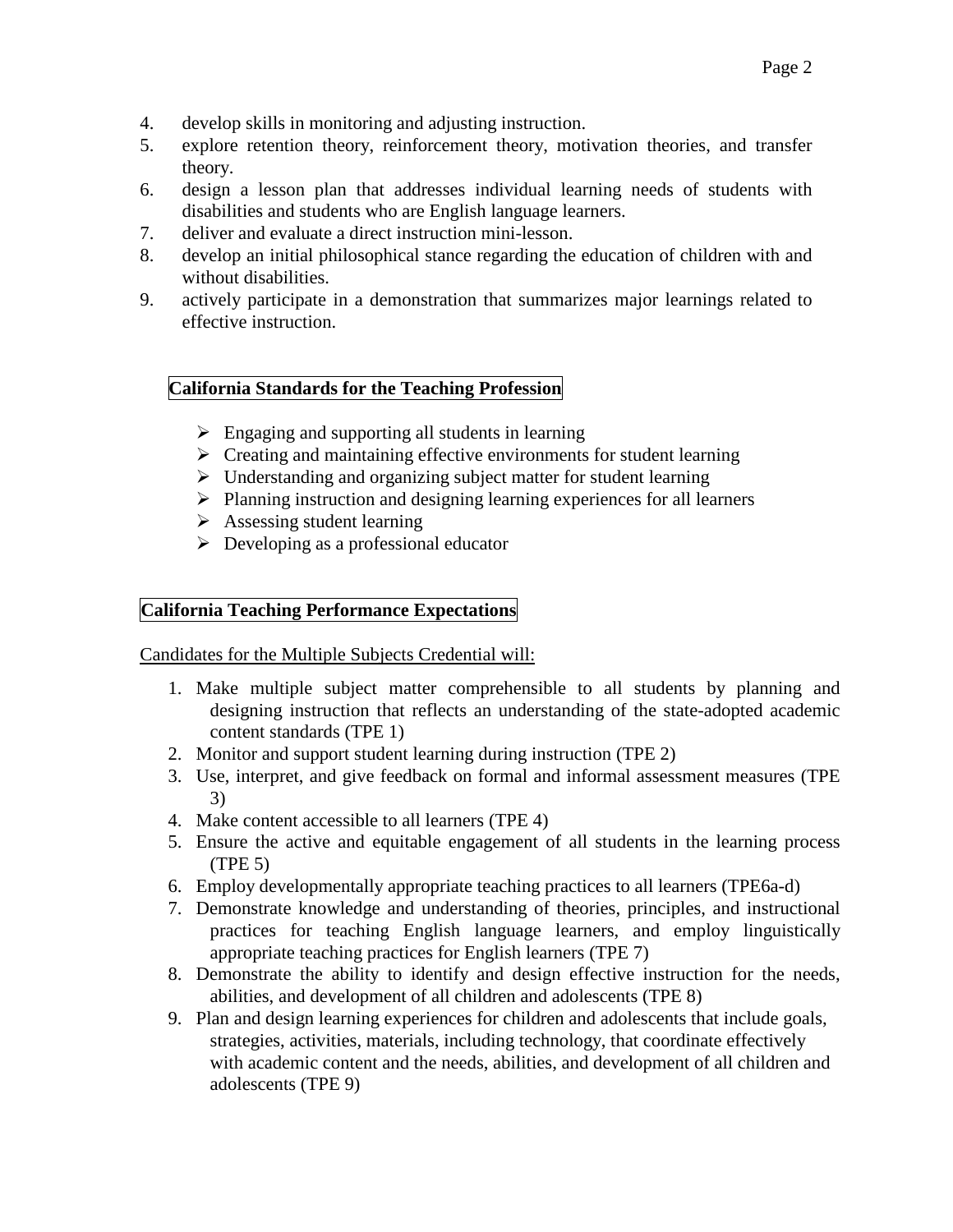- 10. Demonstrate the ability to maintain effective social environments for student learning by including positive behavior supports and addressing social and emotional development of students in a classroom management plan (TPE 11)
- 11. Develop as a professional educator by demonstrating their knowledge and understanding the professional, legal, and ethical obligations of the teaching profession (TPE 12 and TPE 13)

# **WHAT DO I NEED FOR CLASS?**

Cummings, C., Nelson, C., & Shaw, D. (l996). Teaching makes a difference (5th ed.). Edmonds, WA: Teaching Inc. (CM)

Rosenberg, M., O'Shea, L. & O'Shea, D. (2002). Student teacher to master teacher: A practical guide for educating students with special needs (2nd ed.) Upper Saddle River, NJ: Merrill. (RO)

Wiggins, G., & McTighe, J. Understanding by Design, Alexandria,VA: Association for Supervision and Curriculum Development. (WM)

#### **Activities and instructional methods for realizing objectives:**

| class discussions  |                         | group work lecture readings in texts $\&$ literature |  |                     |
|--------------------|-------------------------|------------------------------------------------------|--|---------------------|
| web site access    |                         | study guides cooperative group learning              |  |                     |
| demonstrations     | quizzes                 | quick writes videos                                  |  | written reflections |
| school visitations | observation of students |                                                      |  |                     |

#### **Evaluation of attainment of these knowledge bases and skills:**

| attendance               | punctuality        |             | active participation in class quizzes |  |
|--------------------------|--------------------|-------------|---------------------------------------|--|
| collaborative activities |                    | reflections | group presentations                   |  |
| class dynamics           | lesson plan design |             | lesson presentation critique of       |  |
| lessons                  |                    |             |                                       |  |

### **Professional and Administrative Requirements**

- 1. Attend all class sessions. Be on time. Please call the instructors when you are unable to attend class or when you will be late. It is the policy of the CSUSM College of Education that any student who misses 20% or more of class time or class sessions may not receive a passing grade for a course.
- 2. "Person-first" language (e.g., "Student with Down Syndrome" rather than "Down Syndrome student;" "Johnny who happens to have Autism" rather than "My Autistic student") must be used throughout all written and oral assignments and class discussions.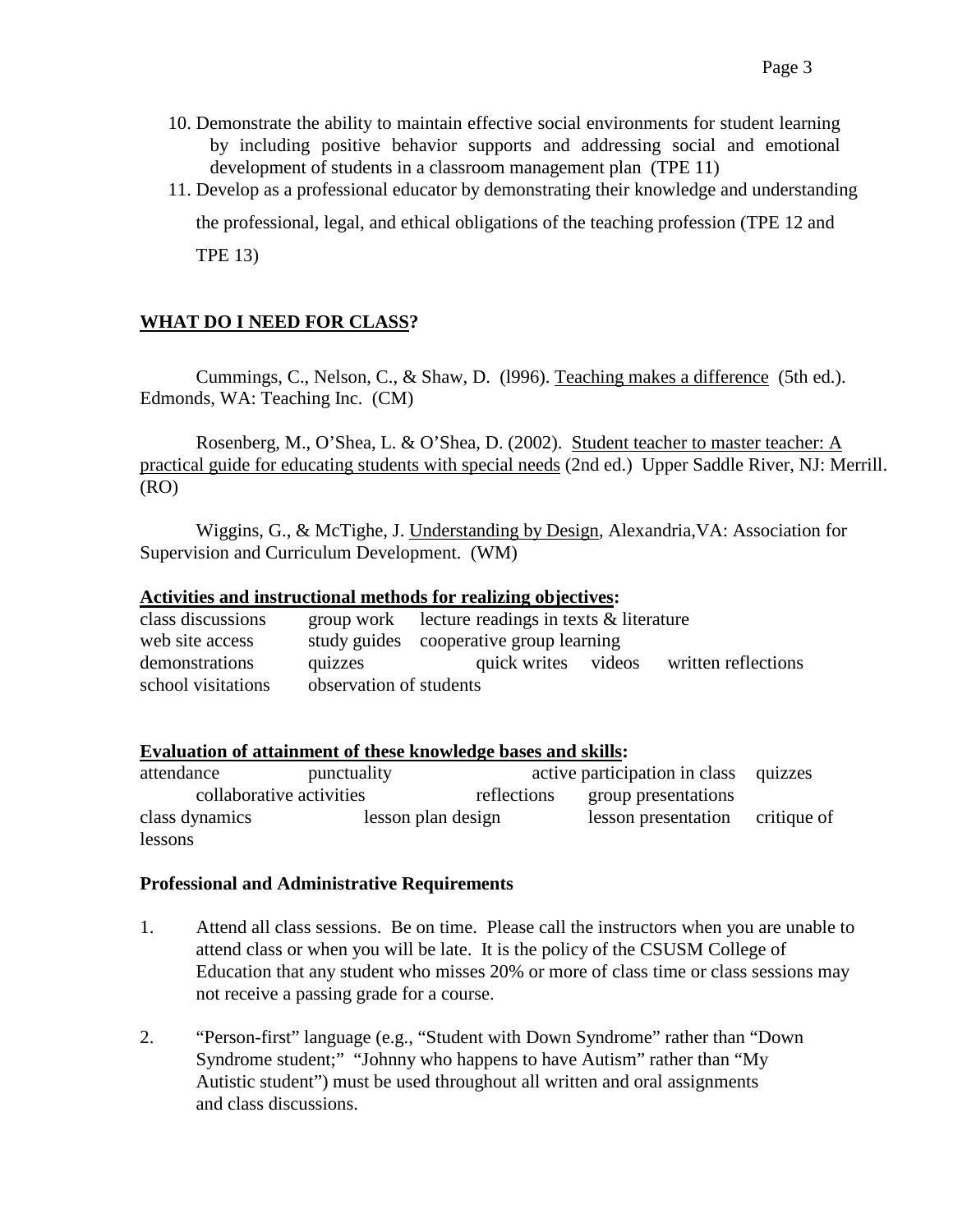- 3. Word-process all written documents. Keep a copy of all of your work. You will want these copies for your records and future use as potential professional portfolio entries.
- 4. Complete and hand in all assignments on the due dates for full credit. If you have extraordinary circumstances that impact completion of your assignments, please let the instructor(s) know in advance. Any time that you have questions or concerns, please contact the instructor(s) immediately.
- 5. Participate in class discussions and group activities and demonstrate positive interpersonal skills with classmates and instructors.
- 6. Arrive on time and in professional dress for fieldwork assignments. Remain on-site for the duration of the time required.
- 7. Select a class "buddy" to ensure that you receive handouts and information if you miss all or part of a class.

| Buddy:     |      |          |
|------------|------|----------|
| Telephone: | Fax: |          |
| E-mail:    |      | Address: |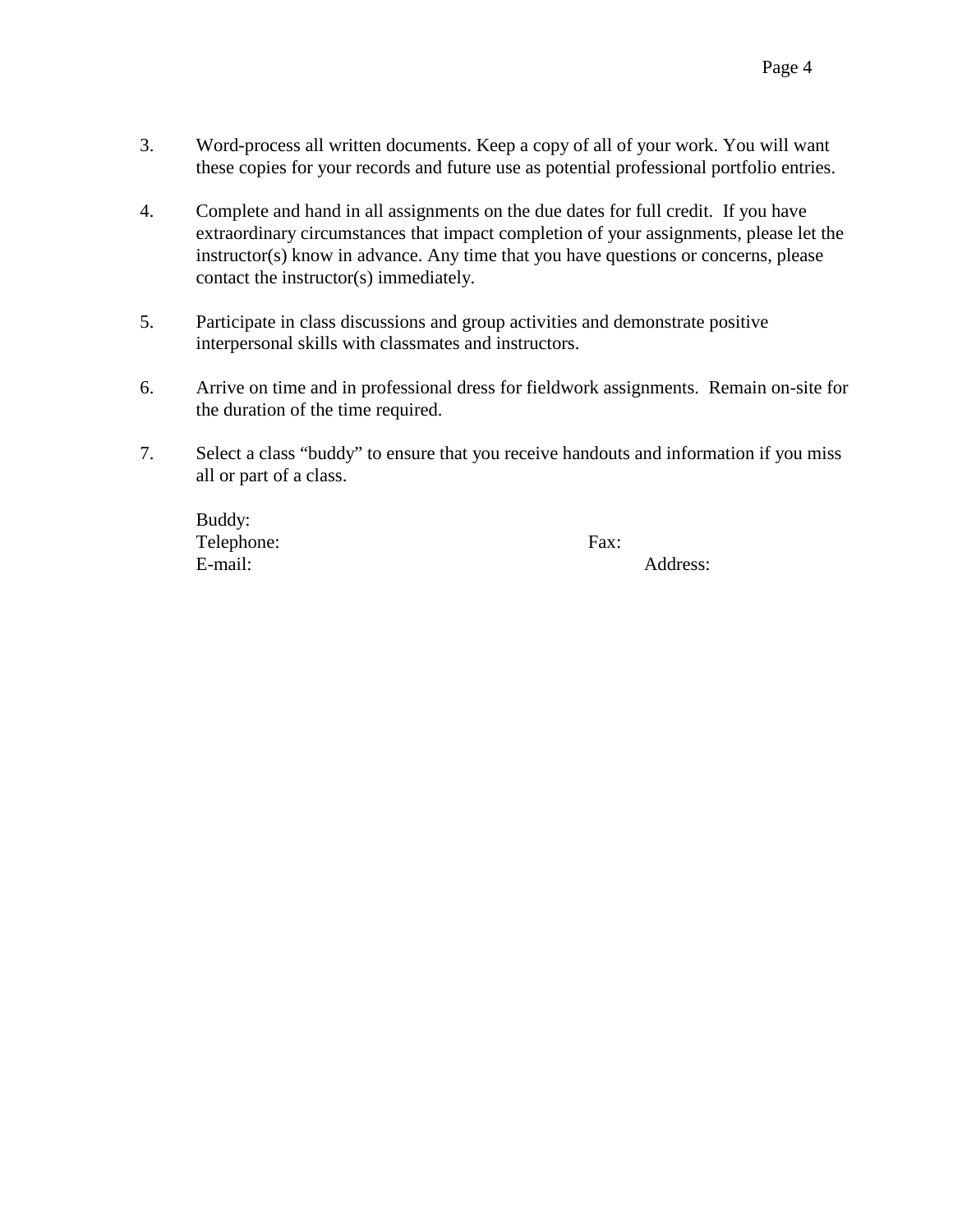### **GRADING SCALE:**

| A         | $(188-200 \text{ points})$ | A- (184-187 points)        |
|-----------|----------------------------|----------------------------|
| $B+$      | $(178-183 \text{ points})$ | $(172-177 \text{ points})$ |
| <b>B-</b> | $(166-171 \text{ points})$ | $C+$ (160-165 points)      |

# **Criteria for Grading:**

A (Excellent): Performance at the highest level, showing sustained excellence in meeting all course objectives and requirements and exhibiting an unusual degree of intellectual initiative. B (Good): Performance at a high level, showing consistent and effective achievement in meeting

course objectives and requirements.

C+ (Satisfactory): Performance at an adequate level, meeting the basic objectives and requirements of the course.

# **NOTE: The minimum acceptable grade for a course in the professional education sequence is "C+." A "B" average must be maintained. (CSUSM General Catalog)**

# **SCHOLASTIC REQUIREMENTS:**

### **Participation**

# **(2 points maximum/class X 16 classes & 2 field days = 40 points maximum)**

Regular, punctual attendance is required, as it is critical and expected in the teaching profession. Because this class is laboratory in nature, the experiences and discussions are difficult to recreate on your own. Additionally, it is important that each class member have the opportunity to exhibit collaborative teaming and participatory behavior. To reinforce our commitment to developing interpersonal skills, students can earn two points per class for arriving on time; returning from break on time; staying for all of the class; and fully participating and cooperating with classmates, instructors, and guests in accordance with agreed-upon class norms. A class participant who arrives late, departs early, or engages in "non-collaborative" behavior will receive less than the maximum two points for that given class.

### **Design Two Direct Instruction Lessons**

### **(2 @ 15 = 30 points maximum)**

Each participant designs, with a team, two Direct Instruction lessons using the Direct Instruction Lesson Plan Format."

# **Quizzes**

**(5 quizzes @ 4 points/quiz = 20 maximum points)**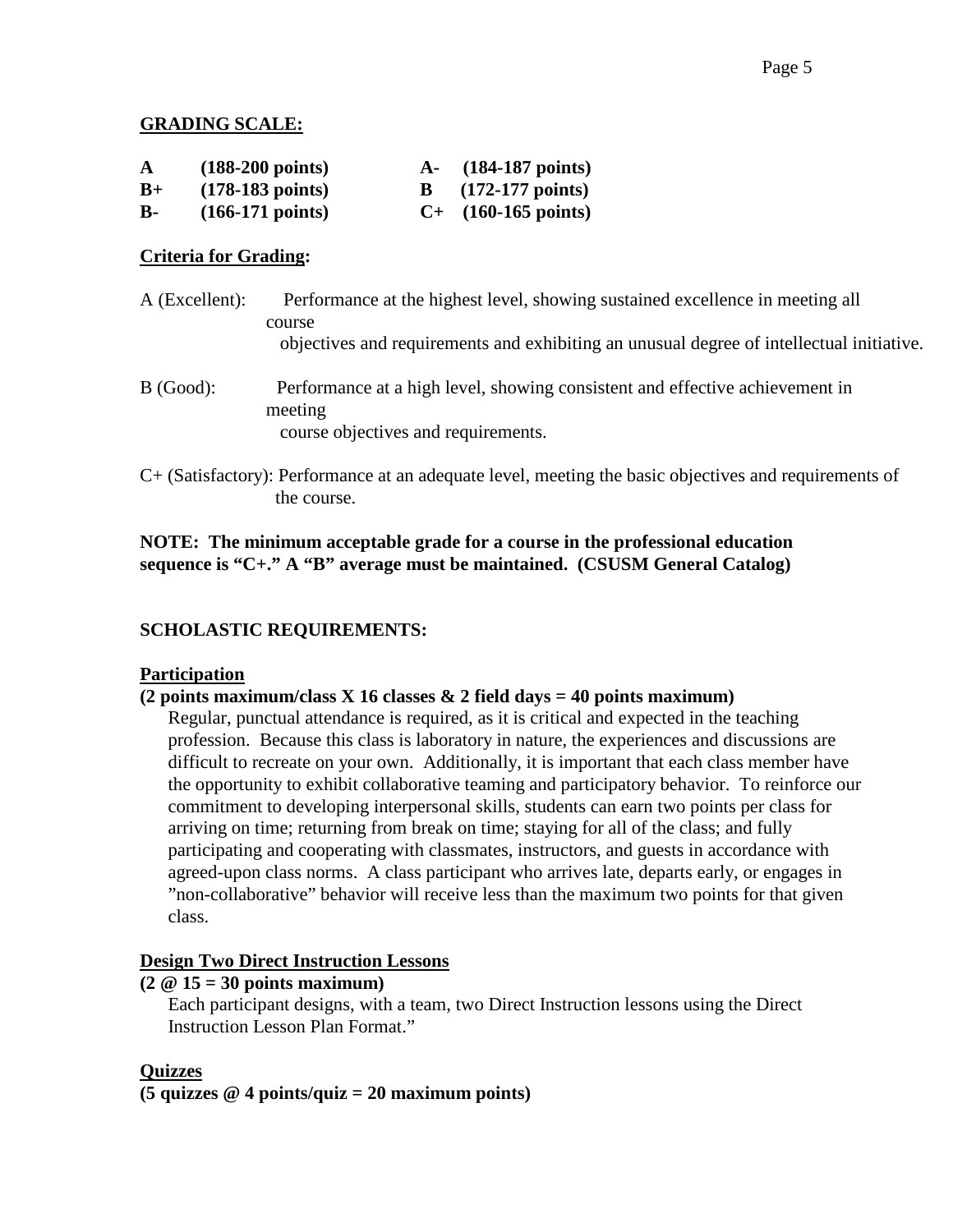Participants complete 5 quizzes that check knowledge, comprehension, and application of the elements of effective instruction.

#### **Reading Reflections**

#### **(6 written reflections = 24 points maximum)**

Participants provide written responses to "prompt questions" regarding readings. Responses are written outside of class time and are due on the days indicated in the schedule in *bold*  italics in the "Assignments Due Today" column of the course agenda. Reading reflection writing prompts are provided at the end of the syllabus. Each reflection is worth the number of maximum points indicated with the writing prompt at the end of the syllabus.

#### **Teaching of the Direct Instruction Lesson Plan**

### **(20 points maximum)**

As a team, participants develop and teach 20 minutes of a Direct Instruction Lesson to classmates. A performance rubric will be provided and used by both the presenters and class participants to evaluate the demonstration.

#### **Multiple Intelligences Final Presentation**

### **(16 maximum points)**

Teams will create and present a representation of their learnings about effective instruction. The presentation will be no more than 15 to 20 minutes in length.

#### **Cultural Agency Statement**

#### **(25 points)**

You will write a cultural agency statement that addresses your philosophy of an inclusive classroom. This statement is guided in that you will develop it by responding to prompts provided by the professor.

#### **Backwards Design Unit Grid:**

#### **(25 points)**

You will complete a unit grid implementing design elements from Wiggins and McTighe. More direction about this assignment will follow. Please refer to chapter 11 of the Wiggins & McTighe book for further clarification.

| <b>Maximum Points</b> |    |
|-----------------------|----|
| 40                    |    |
| 30                    |    |
| 20                    |    |
|                       | 24 |
| 20                    |    |
| 16                    |    |
| 25                    |    |
| 25                    |    |
|                       |    |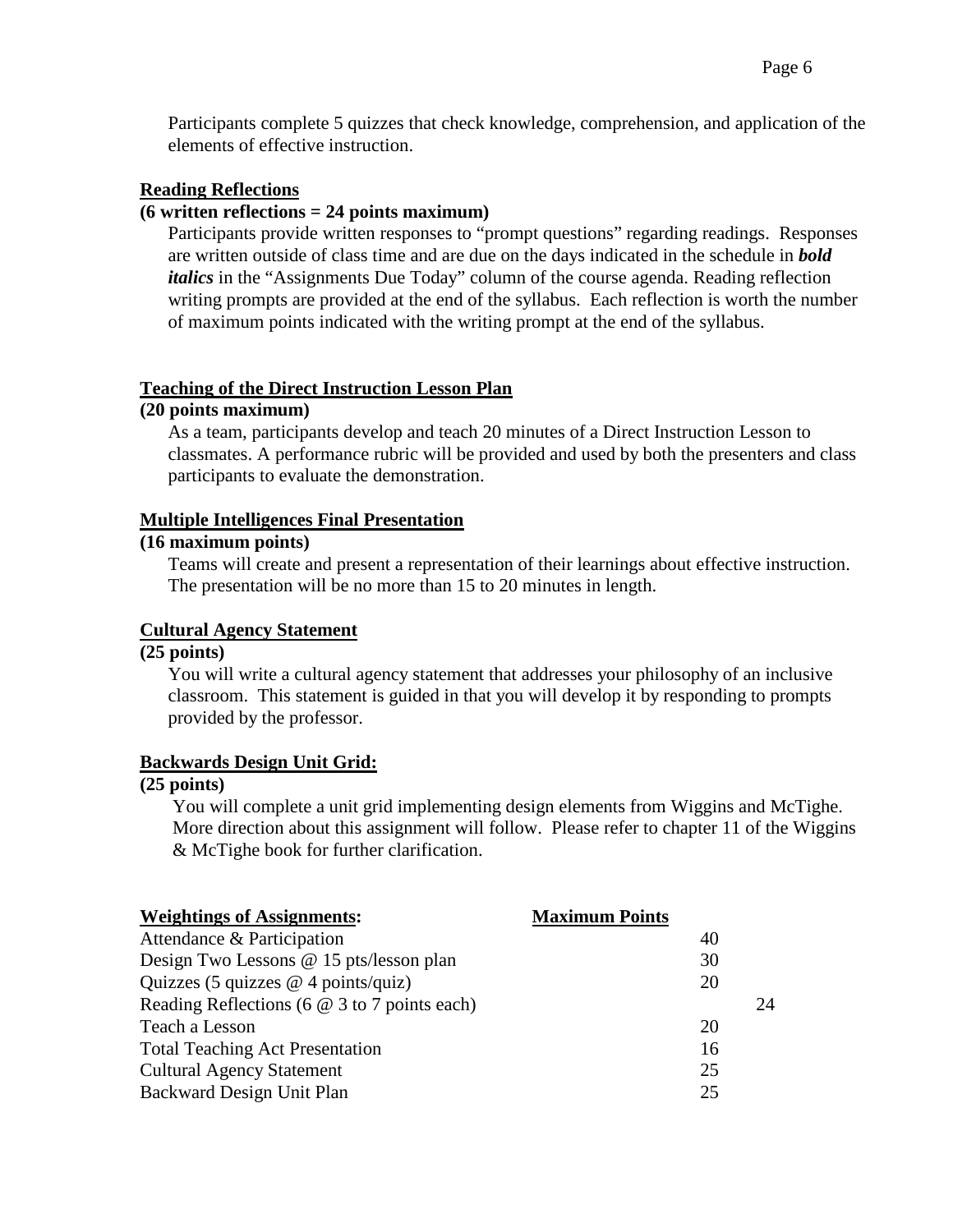**Total Maximum Points 200**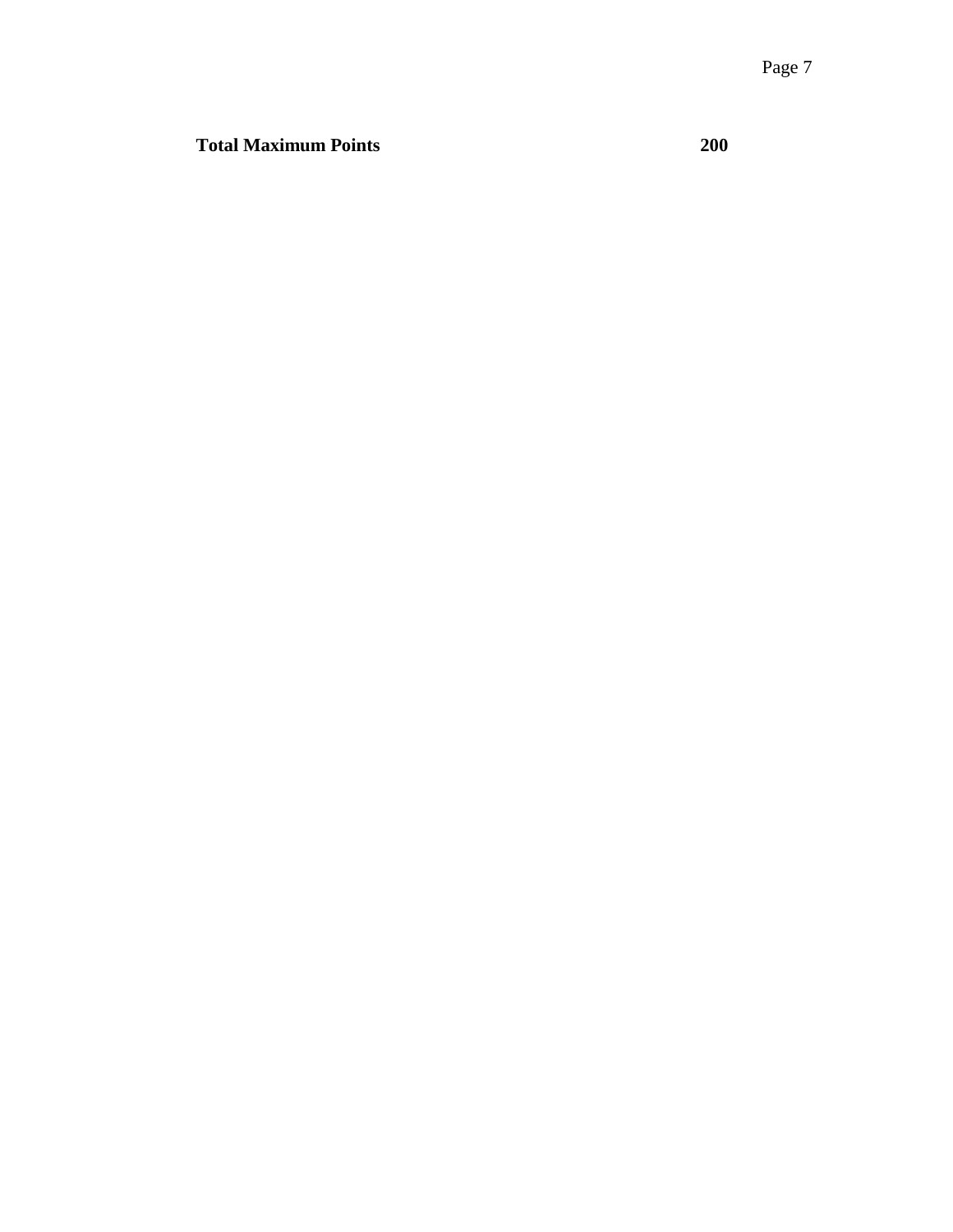Page 8

# **Summer 2002 EDMX 526 Class Schedule**

| Class #  |            | <b>Date</b>       | <b>TOPICS</b>                                                                                                                    | <b>READINGS FOR TODAY</b>                                                                                                                  | <b>ASSIGNMENTS DUE TODAY</b>                                             |
|----------|------------|-------------------|----------------------------------------------------------------------------------------------------------------------------------|--------------------------------------------------------------------------------------------------------------------------------------------|--------------------------------------------------------------------------|
|          | GV         | $6/25$ am         | <b>Cultural Agency</b>                                                                                                           | Readings assigned in class                                                                                                                 |                                                                          |
| 2        | GV         | $6/27$ am         | <b>Cultural Agency</b>                                                                                                           | Rosow, Valadez, Fu & Stremmel<br>& Hernandez readings                                                                                      |                                                                          |
| 3&4      | <b>RV</b>  | $7/01$ am $\&$ pm | Elements of Instruction<br>Task & Concept Analysis<br><b>Bloom's Taxonomy</b><br>Selecting an Objective                          | CM 1,2, $&3$<br>RO <sub>5</sub>                                                                                                            |                                                                          |
| 5 & 6 RV |            | 7/02 am & pm      | Selecting an Objective at the<br>Correct Level of Complexity<br>& Difficulty<br>Teach to the Objective<br>Focus on the Objective | CM 4, 8, 9, & 11<br>Affective & Psychomotor Taxonomies<br><b>Quiz 1 Set &amp; Closure Compare/Contrast</b>                                 | <b>Reflection #1: Task Analysis</b>                                      |
| 7 & 8    |            | $7/03$ am & pm    | Day one @ Discovery -<br>1 <sup>st</sup> Days of School                                                                          | RO 3 & 8<br>Review C 2 & 3                                                                                                                 |                                                                          |
| 9 & 10   |            | $7/05$ am $\&$ pm | Day two @ Discovery<br>1 <sup>st</sup> Days of School                                                                            |                                                                                                                                            |                                                                          |
|          | 11 & 12 RV | $7/08$ am $\&$ pm | Taxonomies<br>Monitor & Adjust<br>Universal Design                                                                               | "1 <sup>st</sup> Days of School" Debriefing<br>CM 5 & 10<br><b>Quiz 2: Behavioral Objectives &amp;</b><br>Guided Practice: Lesson Planning | Reflection #2: $1st$ Day Analysis<br>Reflection #3: $1st$ Day Objectives |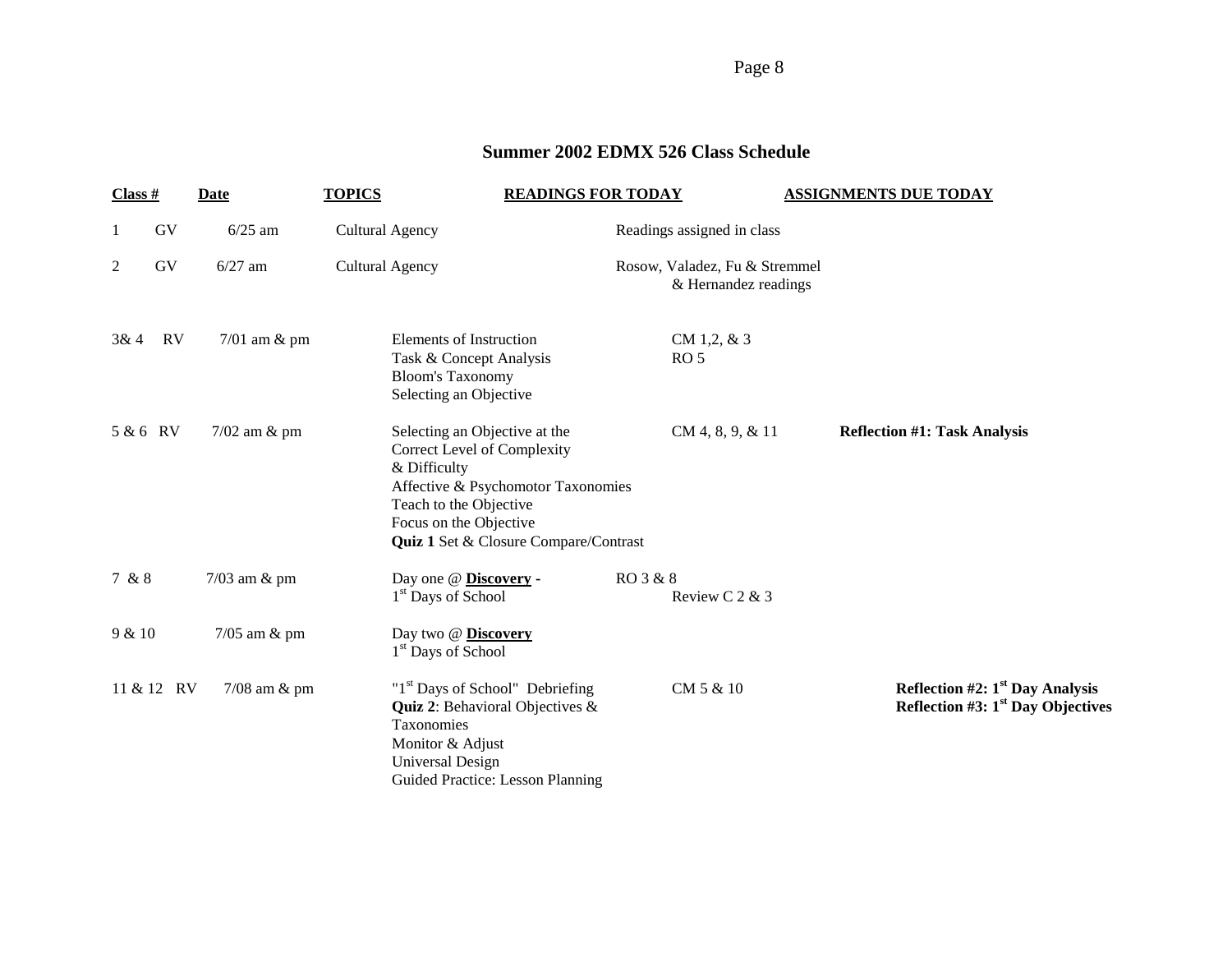# Page 9

| 13<br>14   | <b>RV</b><br><b>RV</b> | $7/09$ am<br>$7/10$ am | Lesson Planning continued<br>Quiz #3: Monitor & Adjust<br>Motivation, Retention, &<br><b>Transfer Theory</b><br>Philosophical Stance | CM 6 & 7              | <b>Reflection #4: Clarified Concepts</b><br>DI Mini-Lesson #1 |
|------------|------------------------|------------------------|--------------------------------------------------------------------------------------------------------------------------------------|-----------------------|---------------------------------------------------------------|
| 15         | RV                     | $7/11$ am              | Philosophical Stance<br>Reinforcement Theory<br>Quiz #4: Reinforcement Theory<br>Analysis of Different Lesson Plan Formats           | CM Summary & Glossary |                                                               |
| 16 & 17 GV |                        | $7/15$ am & pm         | <b>Backwards Design</b>                                                                                                              | W & M, pages 1-60     |                                                               |
| 18         | RV                     | $7/17$ am              | <b>Total Teaching Act Review</b><br>Quiz # 5 Total Teaching Act                                                                      |                       | DI Mini-Lesson #2<br><b>Refelction #5</b>                     |
| 19         | <b>RV</b>              | $7/18$ am              | DI Mini-Lesson Demonstrations                                                                                                        |                       | Reflection # 6: "Letterman's List"                            |
| 20         | RV                     | $7/22$ am              | DI Mini-Lesson Demonstrations<br><b>MI</b> Final Presentations                                                                       |                       |                                                               |
|            | GV                     | 7/23                   |                                                                                                                                      |                       | <b>Cultural Agency Statement</b>                              |
|            | GV                     | 7/26                   |                                                                                                                                      |                       | <b>Backwards Design Unit Grid</b>                             |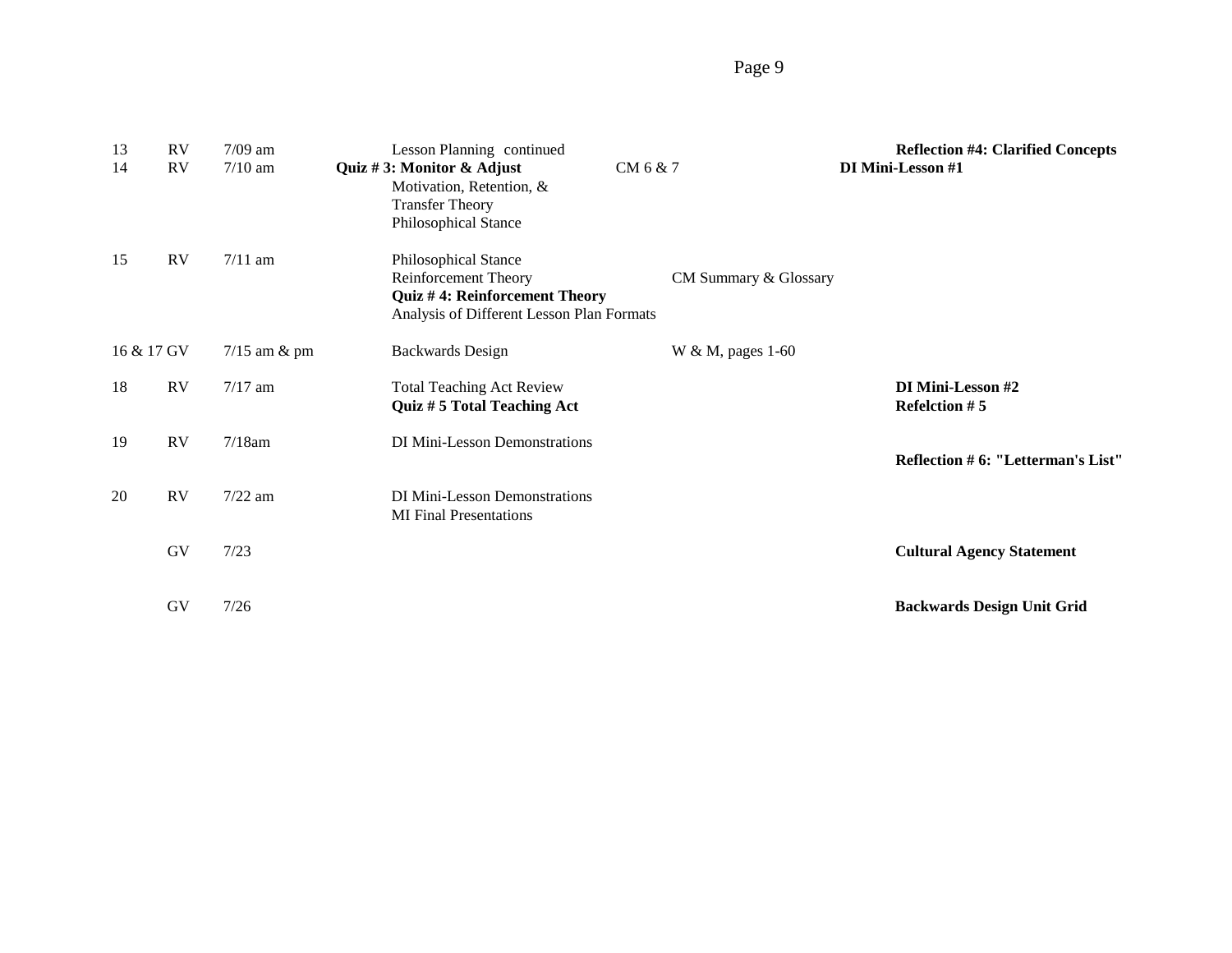### **Reading Reflection Prompts and Points**

#### **Reflection #1 (3 points)**

Select one of the skills listed in Pause and Reflect 5.4 on page 129 of Chapter 5 of Student to Master Teacher and complete a task analysis in as much detail as possible. Be prepared to share it with classmates

#### **Reflection #2; (7 points)**

Prior to going to Discovery Elementary, please carefully study Chapters 3 & 8 of Student Teacher to Master Teacher. (Note: Even though Chapter 3 refers to special education classrooms, the same principles apply to every classroom.)

This assignment is designed to help you "see" how the teacher(s) you observe and interview set up for instruction. From your day of preparation with your teacher(s) and your "First Day" observations, please answer the following questions. Be as thorough as you can in your answers. Be prepared to share your findings with classmates and/or instructors during class.

- 1. With Chapter 3 of Student Teacher to Master Teacher in mind, what did you notice about the design of the physical classroom environment that supported (or did not support) student learning? What design alternatives would you suggest?
- 2. With Chapter 3 of Student Teacher to Master Teacher in mind, what did you see in terms of levels of instructional time that supported efficient use of time?
- 3. What proportion of the day was (do you expect will be) devoted to each of the grouping methods presented in Tables 3.2 and 3.3 of Chapter 3? What could be done do to promote even more active student involvement?
- 4. What transition cues (Chapter 3, Box 3.2) and strategies for increasing on-task behavior (Chapter 3, Box 3.4) did you see used?
- 5. With your first day of school observations and Chapters 3 and 8 in mind, what methods for developing, introducing, and maintaining classroom rules and procedures were used in the classroom and/or were planned for the upcoming days?
- 6. With your first day of school observations and Chapter 8 in mind, please complete Pause and Reflect 8.2 on page 256 of Student Teacher to Master Teacher.
- 7. With your first day of school observations and Chapter 8 in mind, please complete Pause and Reflect 8.3 on page 263 of Student Teacher to Master Teacher.

#### **REMEMBER TO COLLECT DATA FOR TWO 20 TO 30-MINUTE TIME PERIODS IN PREPARATION FOR REFLECTION #3.**

**Reflection #3: (3 points)**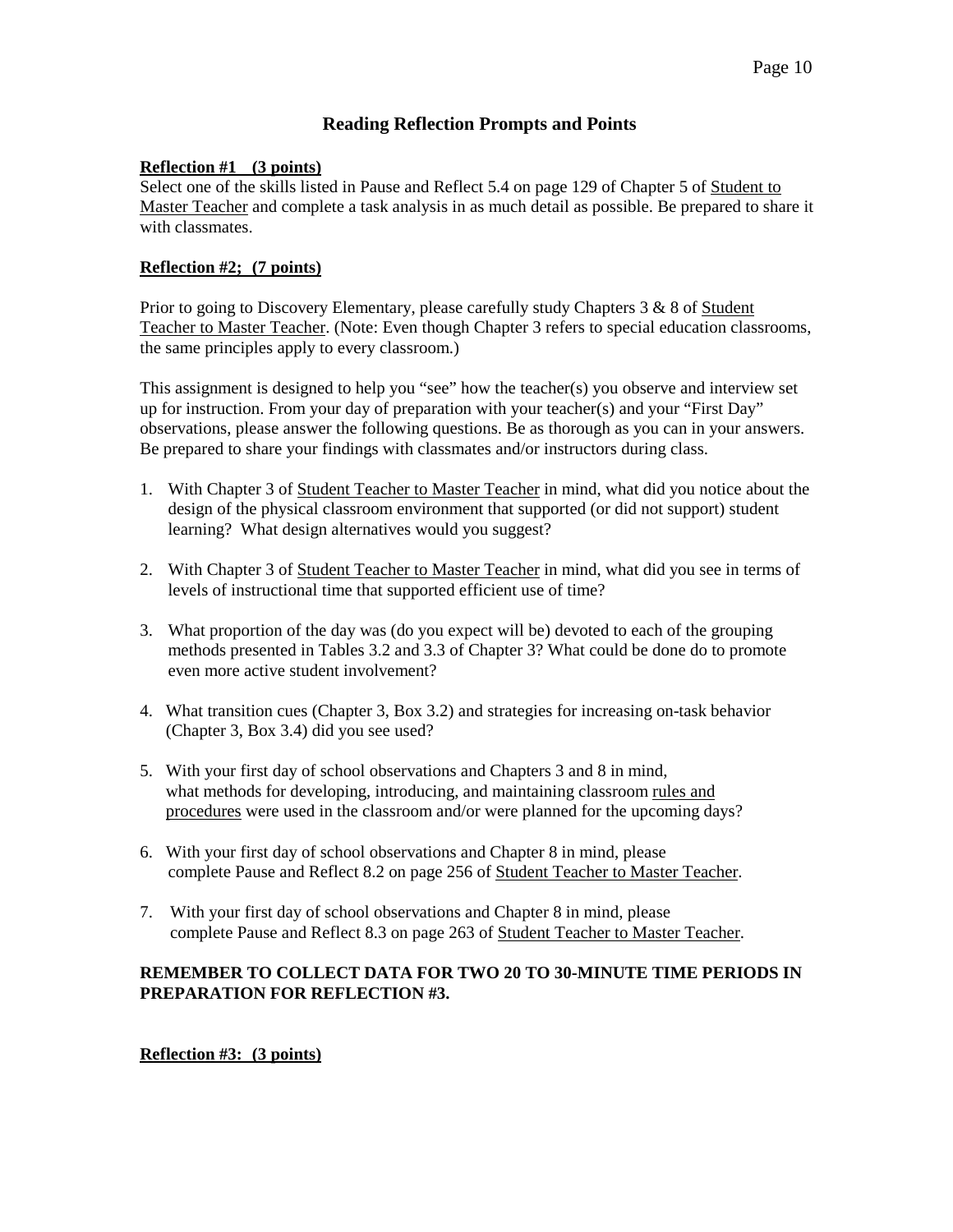Prior to going to Discovery Elementary, please review pages 13-51 of the Cummings Teaching Makes a Difference text.

During **two** 20 to 30-minute time periods during the *first day of schoo*l, identify and state at least one objective of the "lesson" or activity. Write the objectives as observable and measurable behavioral objectives that include the four essential features of quality behavioral objectives. Also, identify the level of complexity (i.e., Bloom's Taxonomy) of each objective.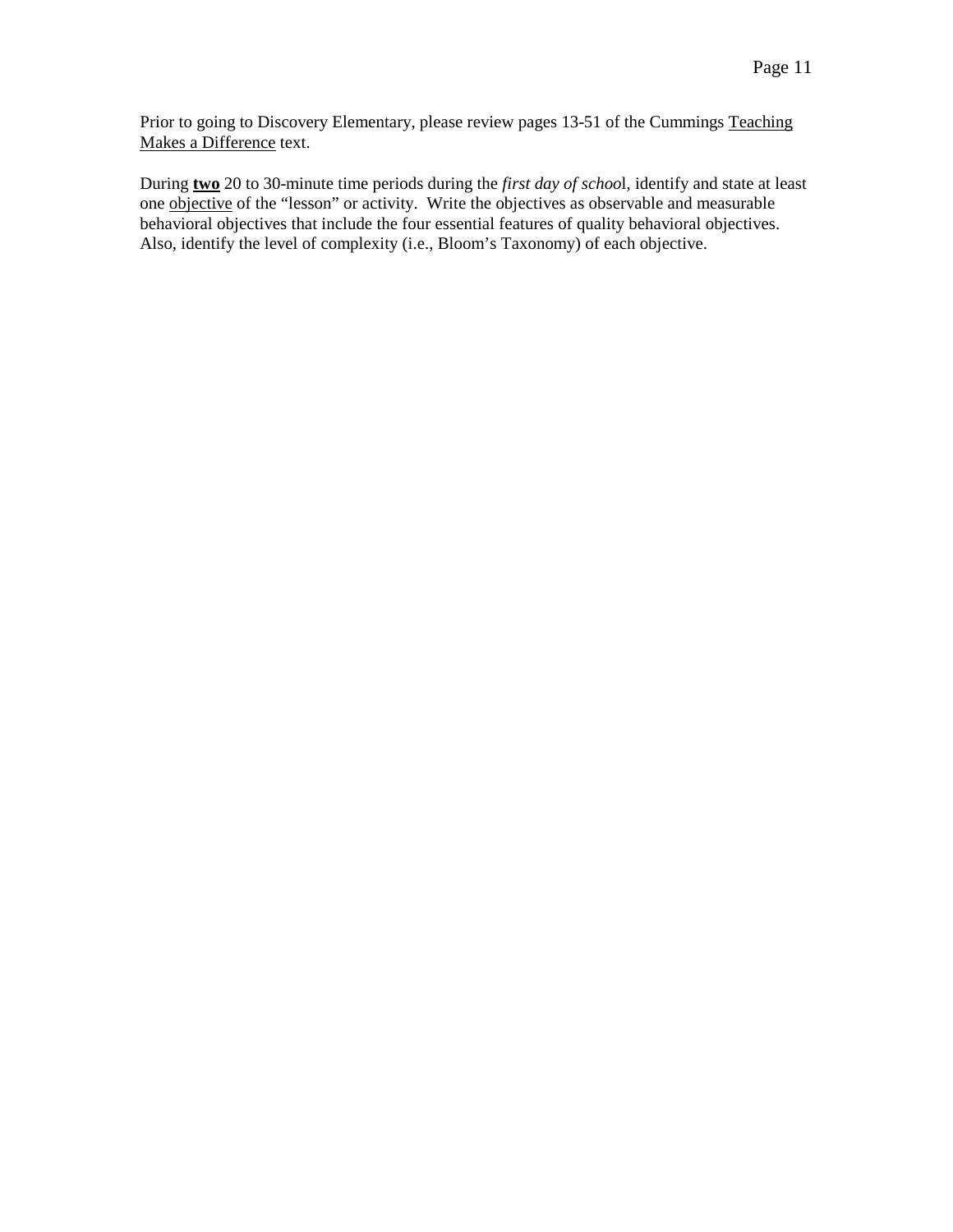#### **Reflection #4: (3 points)**

Affective Objectives: Write three behavioral objectives from the Affective Domain that would be appropriate to include in literacy or any other academic lesson.

Remember the essential features of a quality behavioral objective:

- 1. Identifies the LEARNER(S)
- 2. Identifies "observable" and "measurable" BEHAVIOR(S) you want the learner(s) to exhibit
- 3. Identifies the GIVENS conditions under which the behavior will occur
- 4. Identifies the CRITERIA for successful performance

#### **Reflection#5 (4 points)**

Identify 4 concepts, understandings, or procedures regarding taxonomies, instructional objectives, universal design, and/or the seven instructional approaches (i.e., direct instruction, inquiry training, concept attainment, learning cycle, concept formation, unguided inquiry, cooperative learning) that have been clarified for you through classroom instruction and/or the Cummings Teaching Makes a Difference or Student to Master Teacher chapters. For each identified concept, understanding, or procedure, describe your new understanding or clarification as well as why the concept/understanding/procedure is important to effective instruction.

### **Reflection #6: (4 points)**

After reading Chapter 6 of Student Teacher to Master Teacher create a "Letterman's List of Top 10 Tips" for the effective delivery of instruction that identifies new or salient learnings from the chapter. For each tip, write a brief paragraph that describes the principle, concept, or practice and explains its significance to you.